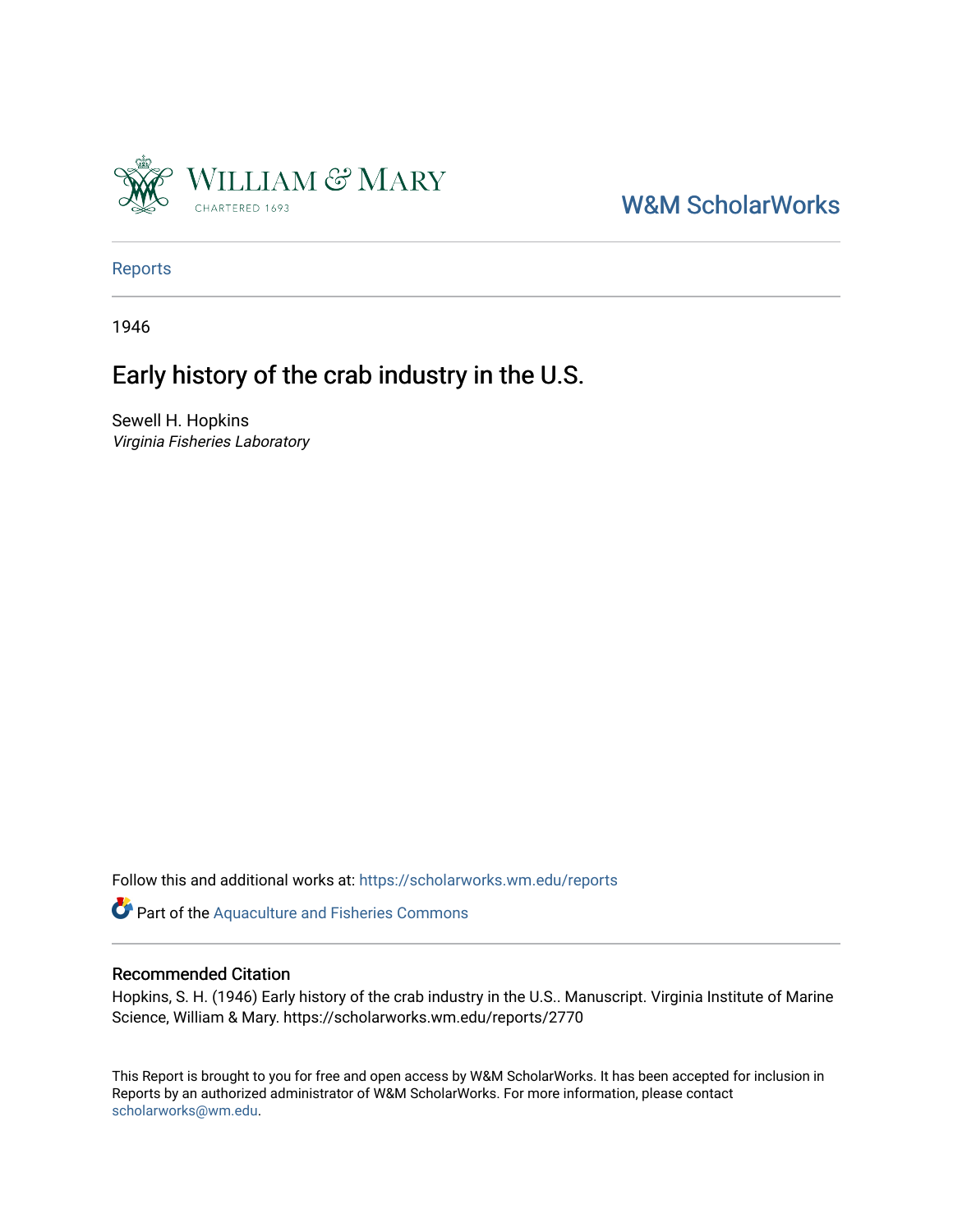# **~IMS ARCHIVES**

 $A$  $O$ ,  $veS$ Yims<br>SH  $30.45$ ()\$  $H67$  $1946$ **C-,** I

HARGIS LIBRARY Virginia institute of Marine Science

EARLY HISTORY OF THE CRAB INDUSTRY IN THE U. S.

S. H. Hopkins

1946

## **Early** History of the Crab Industry in Maryland

Mr. Winthrop A. Roberts of the U.S. Bureau of Fisheries published a report on the crab industry of M ryland in 1904. He quotes Capt. John H. Landon, the first crab shipper of Crisfield, as saying that the first shipment of crabs from Crisfield were made in 1873 or 1874. (He was speaking of soft crabs.) Only two firms would buy crabs at that time, one in New York and one in Philadelphia. Two or three years later crabs were shipped to Baltimore for the first time. Nothing was received for the first shipment to Pittsburgh as no one there would buy crabs. In fact, there was great difficulty in extending the market as many people thought crabs were poisonous. Express agents and railroad employees were the first to buy crabs; they gave them to friends or sold them in cities and thus city people gradually learned that crabs were good to eat. In the early years soft crabs sold for 60 cents to \$1.00 a dozen, but crabbers and crab buyers increased more rapidly than customers and competition later made prices lower. Ice was first used in soft crab boxes about two years after the first shipments. The present type of box with trays came into use about 1884. At first all soft crabs and peelers were caught in dip nets. After four or five years, L. Cooper 1ize *of* Tangier began the use of small oyster dredges to catch crabs and later invented and patented the present type of scrape net or bag. Scrape came into general use the following year. The use of floats for holding peelers began almost immediately after the first shipments of soft crabs in 1873 or 1874.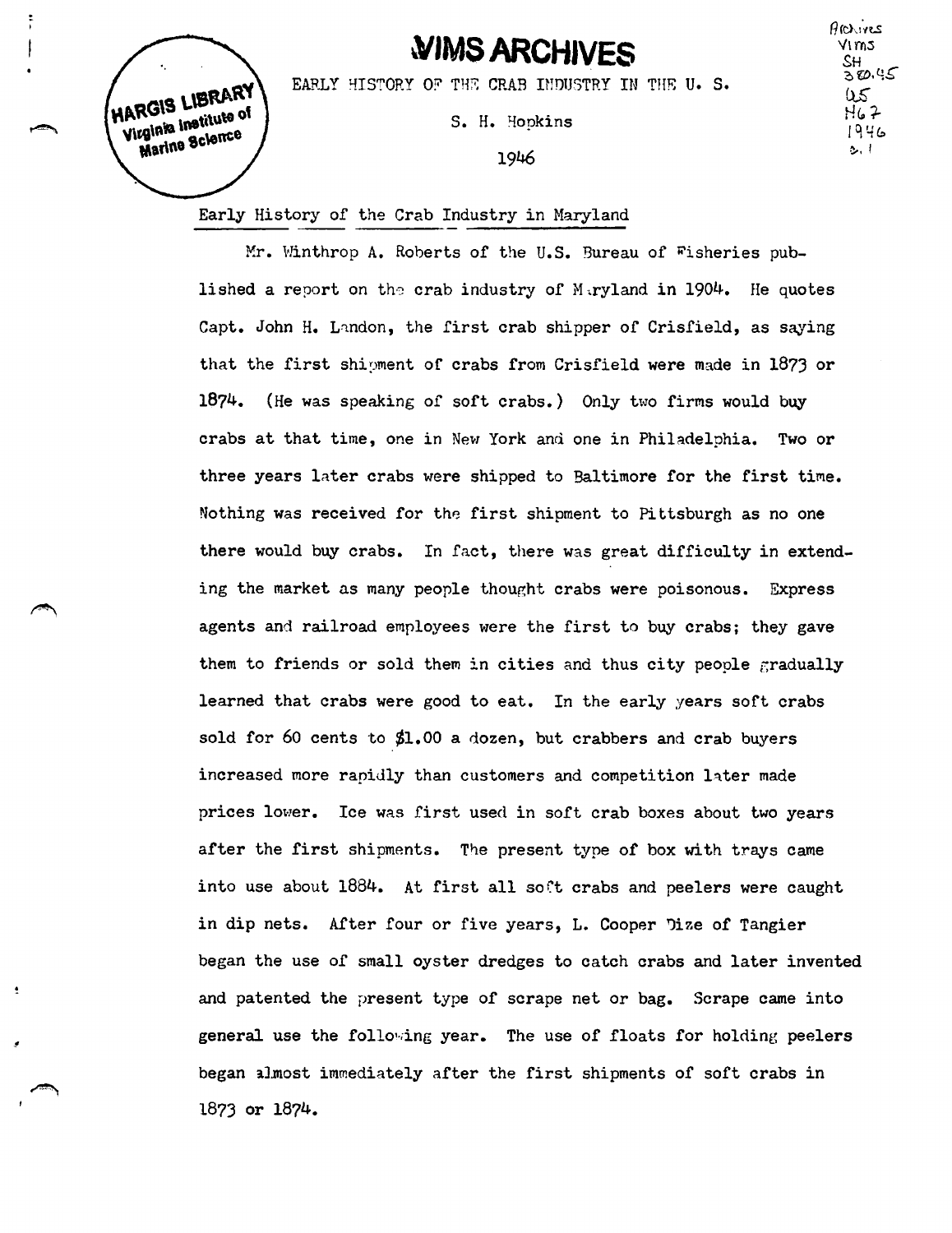The canning of crab meat w,s started in Oxford, Maryland, about 1880; the canning was said to have been successful but the market was so limited that the business was unprofitable and soon closed. About  $3$  years later another Oxford man began the present method of handling crab meat, that is, steaming crabs, picking out the meat, and shipping in unsealed cans or buckets. By 1901 there were 20 firms engaged in this business in Maryland, and two factories canning crab meat in sealed cans.

In 1901, Maryland had over 5,000 sort crabbers, who caught nearly 13 million soft crabs; nearly two-thirds of the soft crabs and peelers were caught in scrapes. There were over one thousand trotliners in Maryland in 1901; they caught nearly 30 thousand hard chabs in addition to a considerable number of soft crabs taken as doublers.

In early years, all boats used by crabbers were either rowboats or sail boats. Some sail boats dragged 3 peeler scrapes at once. About 1902 gasoline motors were used for the first time by buy-boats, and already f-ars were expressed that gasoline boats would be used for scraping crabs and that this would soon cause a decrease in the crab population. Up to 1901 there had been no ciecrease in the crab catch, but this wasrattributed to the fact that the number of crabbers was increasing each year. In 1902 the catch of crabs was small throughout Maryland. Crahbers believed the severe winter *of* 1901-1902 was responsible for this decrease.

At the time of Roberts' 1904 report there were no legal restrictions on crabbing in Maryland, either as to size of crabs or season of crabbing. No licenses were required, except for a scrape license required in Dorchester County.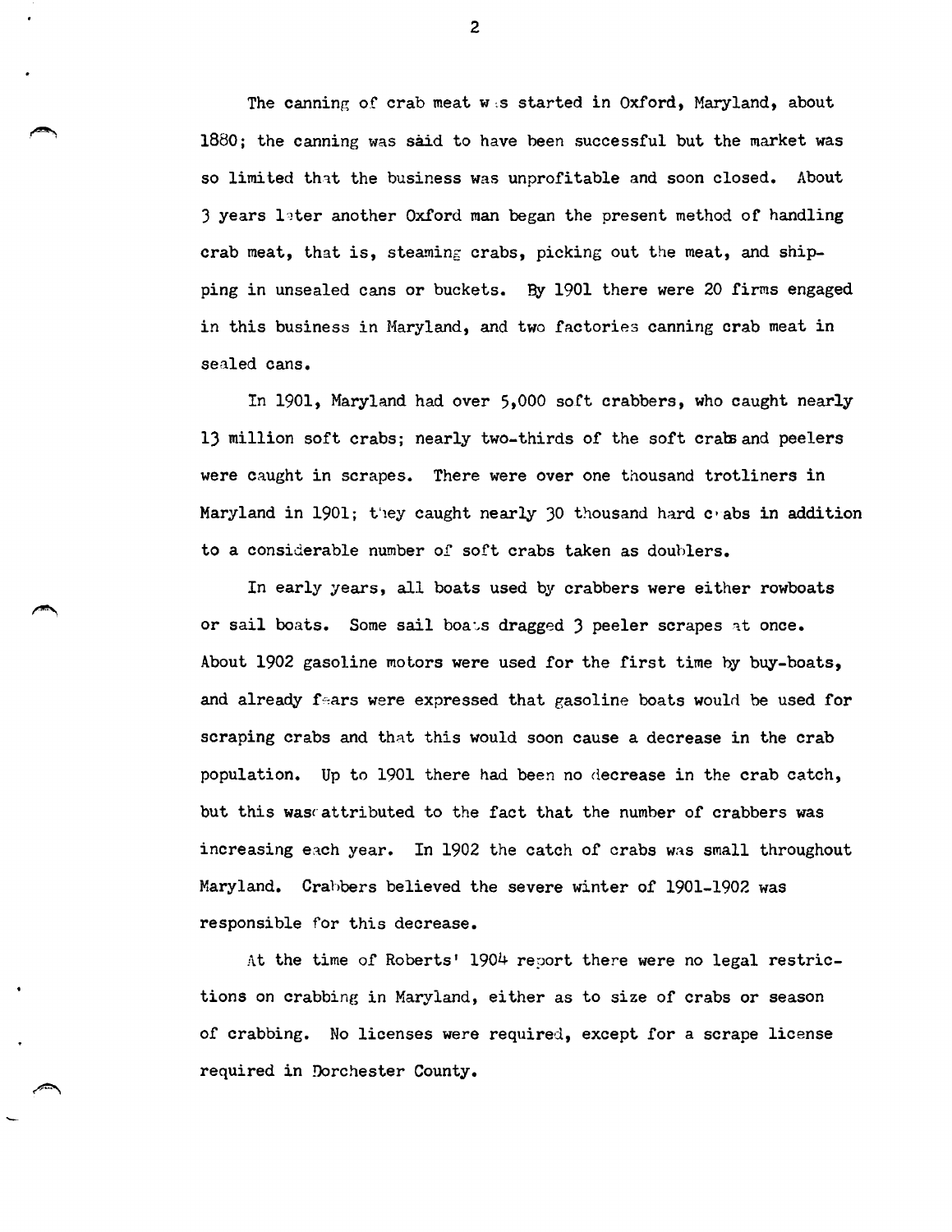### History of the Crab Industry in Virginia

The canning of crab meat w s started by Mr. James McMenamin at Norfolk in 1878. In 1879 he moved to Hampton and began operating on a larger scale. A second crab cannery was started at Hampton a year or two later. These early establishments packed meat from steamed crabs in hermetically sealed cans for permanent preservation. In 1879 the two crab canneries employed 226 workers and produced 84,000 two-pound cans of crab meat which sold for  $$16,800$ . They used 6 million crabs in that year. Virginia was the leading crab state in  $1880$ , producing over 2 million pounds of crabs, and Maryland was a close second with 1,700,000 pounds, but New Jersey was the leading state in value of crabs produced because of the concentration on soft crabs and nearness to the New York market.

In the early years of the Hampton crab industry the canneries did very little during June and July because most of the local crabs were spawning and were not considered fit for use during that period. The work began again in August and continued until the first of November.

There was no winter dredging for crabs anywhere in 1880, but some crabbers used oyster tongs in winter around Lynnhaven Bay. Practically all hard crabs were caught on  $600-700$  ft. trotlines which had "snoods" or short lateral lines 18 inches to 2 feet long tied on the main line at intervals of 18 inches. Tripe, eels, and stingray flaps were used as bait. The average daily catch per man, of the trotliners in immediate vicinity of Hampton, was stated to be 60 to 75 dozen (2 to 3 barrels), with some catches of 250 dozen (10 barrels). About 75 trotliners crabbed for Hampton packers. Boats from Baltimore came to Hampton Roads and surrounding regions both to catch and to buy crabs which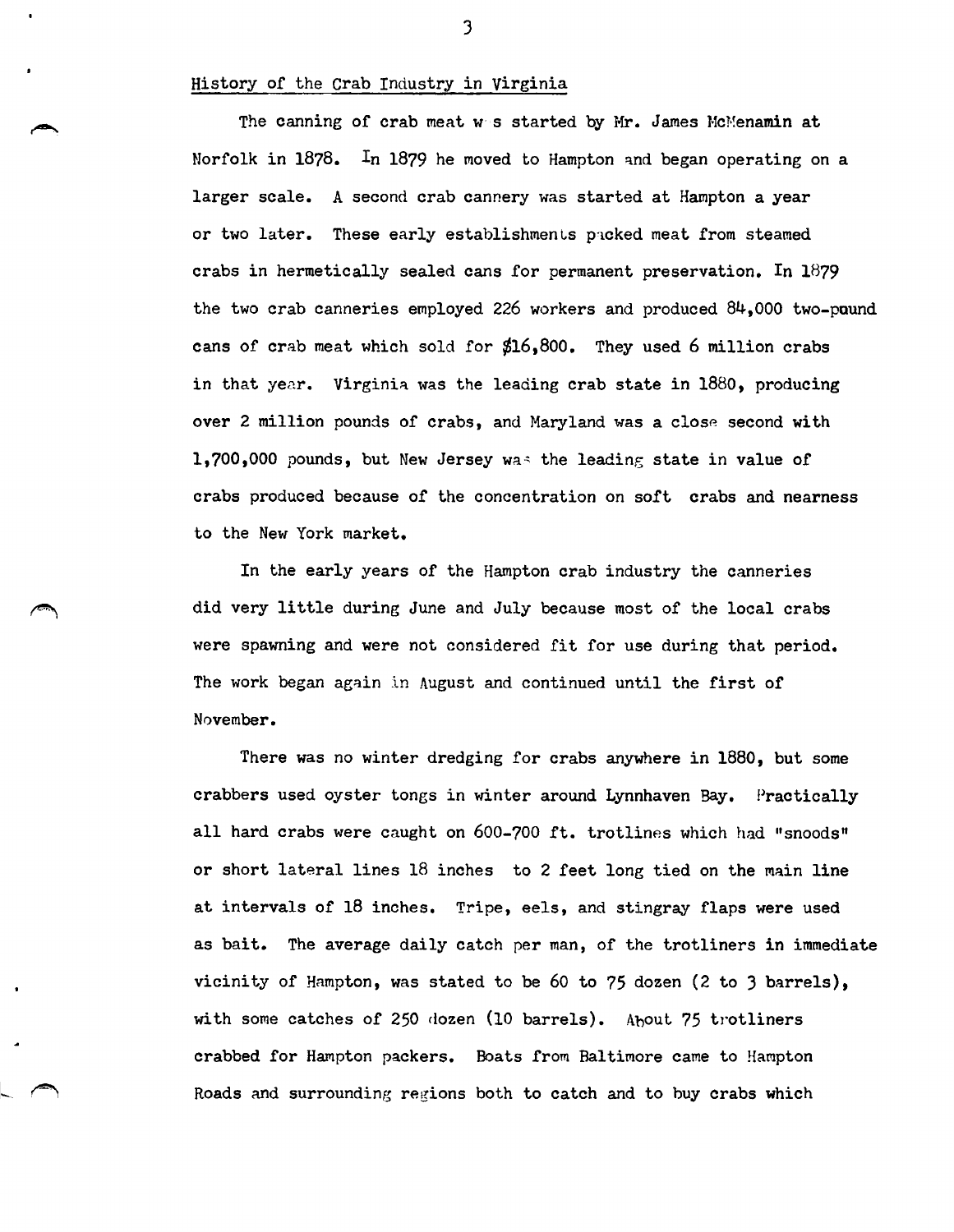were marketed in Baltimore; some crabbers in Virginia also regularly shipped crabs to Baltimore. Soft crabs from the Seaside of Virginia and Chesapeake Bay were also shipped to New York in considerable quantities, but only during May and June, as it was too hot for shipments to live in midsummer.

Dr. E. P. Churchill of the U.S. Bureau of Fisheries wrote a very complete report on the crab industry of Chesapeake Bay in 1918, in which he reviews some of the earlier history of the crab industry. After the beginning of the soft crab industry about  $1874$ , the invention of the soft crab scrape a few years later, and the foundinp, of the hard crab business in Hampton in 1878, there was no further change in crabbing methods until some time between 1900 and 1904 when winter dredging of crabs in Virginia waters became important; in 1916 dredging was legal from Nov. 1 to May 1; average catch was 10 barrels a day. Between 1880 and 1901, the production of crabs in Virginia increased from 2 million to 7 and one half million pounds, the value increasing from  $$32,000$  to  $$119,000$  (soft crabs made up about onesixth of the bulk and over one-half of the value in  $1901$ .) (Meanwhile the Maryland catch increased from 1-1/6 to 14 million pounds of which about one-third was **soft crabs, the t**otal catch being valued at  $$288,477$ . In 1908 the Virginia catch was 25 million pounds worth  $$645,000$ ; soft crabs made up only 2 million pounds, but their value was  $$3\degree\text{6.000}$ . (The Maryland catch in 1908 was 20 mill.ion pounds of which 7-1/2 million was soft crabs.) The 1915 catch, the next one re orted, was 20 million pounds worth \$981,807; soft crabs made up 1-1/2 million pounds worth  $$74,402$ . (The Maryland catch was 3) million pounds worth  $$664.651$ ; soft crabs made over 7-1/2 million pounds. In 1916 Virginia s catch was 17-1/2 million pounds of which 1,200,000 was soft crabs; Maryland's

4

•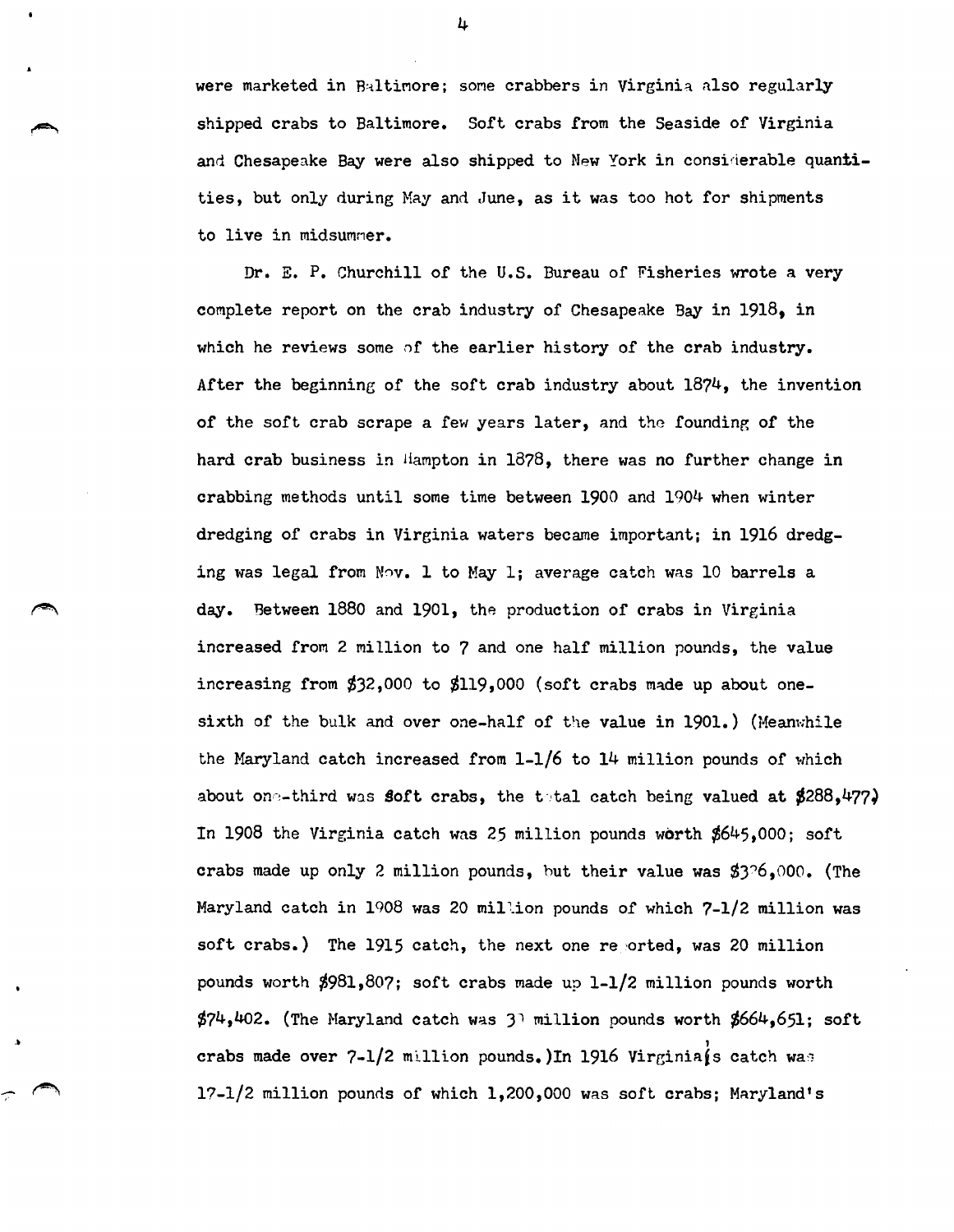production was 28 million pounds of which soft crabs made up 6-1/2 million.

By  $1916$ , the use of motor boats to run trot lines was common; most simply passed the line through an oarlock or over a spoon on the end of an arm projecting from the gunwale, removing the crabs with hand dipnet, but the patent dionet was already in use around Hampton. "Snoods" 6 or 8 inches long were used when lines were run by hand, but baits were tied in main line when run by power. Hand line catches averaged 3-4 barrels; power boat trotlines averaged twice that.

In 1916 shipping of steamed crab meat in cans packed in ice had become the main part of the crab business, McMenqmin being the only packer who made canning (in sealed cans} his main business; one other Hampton packer canned a few crabs.

#### History of the Crab Industry in Other States

--

Blue crabs have never been abundant enough to support an extensive crab fishery in New England, but crabs have been caught there for local markets since early times.

New York state ranked third in quantity of crabs produced in 1880, with over 1,600,000 pounds. New York City has been the principal market for soft crabs and crab meat since the beginning of the industry.

In New Jersey, crabbing was an extensive fishery at least as early as 1855; by that time the practice of holding peelers in floats to obtain soft crabs was already common on the northern part of the New Jersey coast. In 1880 there were over 500 men engaged in catching crabs in this part of the state; in this year New Jersey produced over 300,000 dozen soft crabs and ied all states in the total,:value of the crab catch. Most of the methods of handling peelers and soft crabs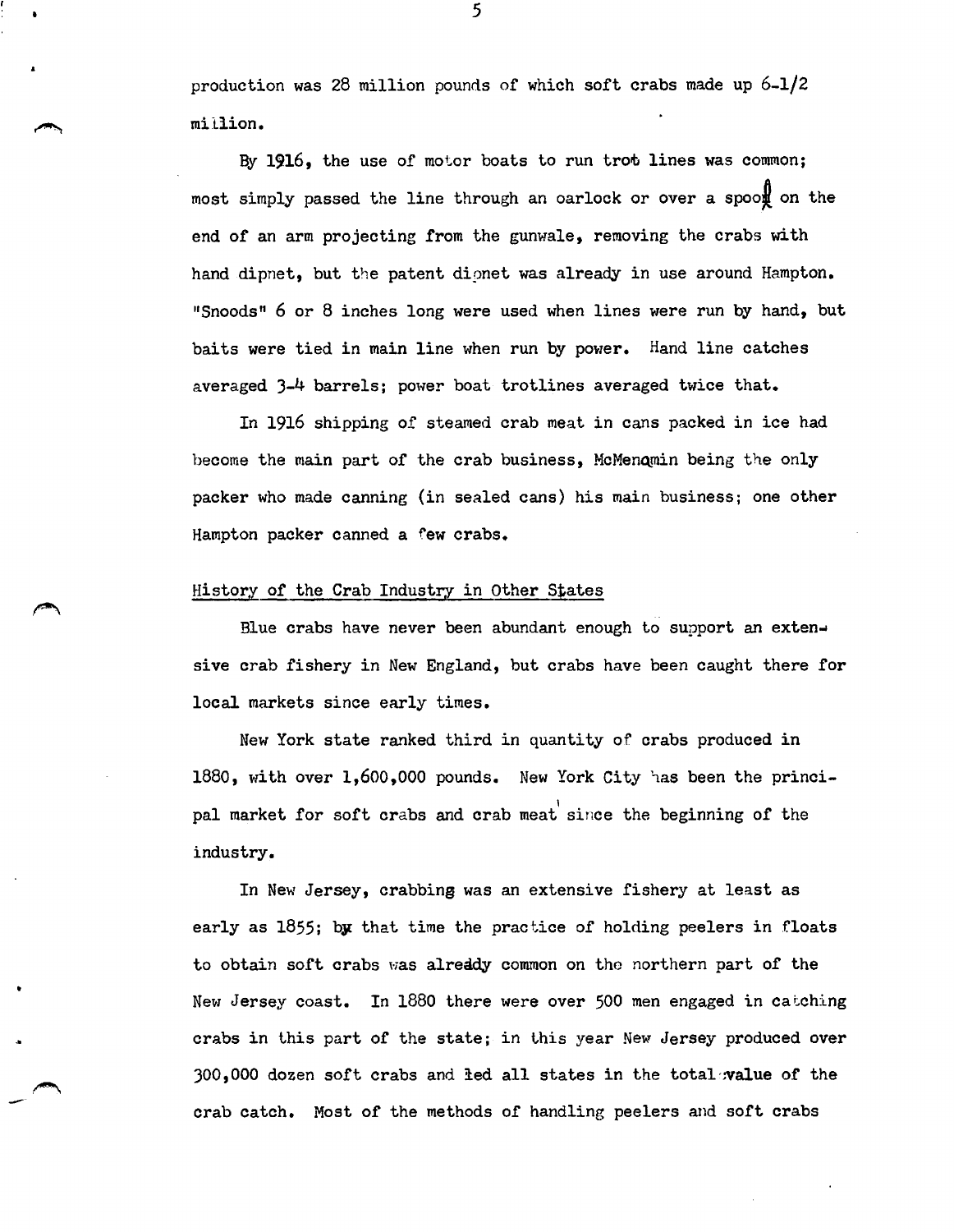which were later used in the Chesapeake Bay seem to have originated in New Jersey.

The crab fishery in Delaware seems to have been started at Indian River by crabbers from New Jersey. By  $1880$  about 250 boats were engaged in crabbing around Indian River. Seven-eights of the crab catch was shipped to New York and one-eight to Philadelphia, in addition to the crabs sold locally.

There was no crab fishery in North Carolina in 1880. Crabs were caught in immense numbers in trawl nets,  $\frac{1}{2}$ ut were killed and wasted by the fishermen or used only for fertilizer. A few soft crabs were sold locally, mostly by children.

The only crabbing in South Carolina in 1880 was around Charleston, where about 16 men crabbed during the season. Until a few years before, soft crabs had been discarded as worthless, only hard crabs being used.

Several hundred men were engaged in catching and selling crabs in Georgia in 1880, most of the catch being used in Georgia and Alabama, as New York was too distant for shipping crabs at that time.

In 1886, crabs in Florida were caught only for home consumption.

On the Gulf coast, there were small local crab fisheries in 1880 around New Orleans and Galveston, but no crabs were shipped out. There were about 100 crabbers in Louisiana and 12 around Galveston.

The total commercial production of crabs in  $\mathbb{U}$ .S. in 1880 was estimated at  $7,400,000$  pounds worth  $$322,622$  to fishermen.

In 1901, the commercial crab production of Maryland alone was estimated to be  $42,385,125$  crabs worth  $$288,447$  to the fisherman. The soft crab catch of Maryland in 1901 was almost 13 million, valued at  $$202,563$ , while the 29 million hard crabs were worth only  $$85,884$  to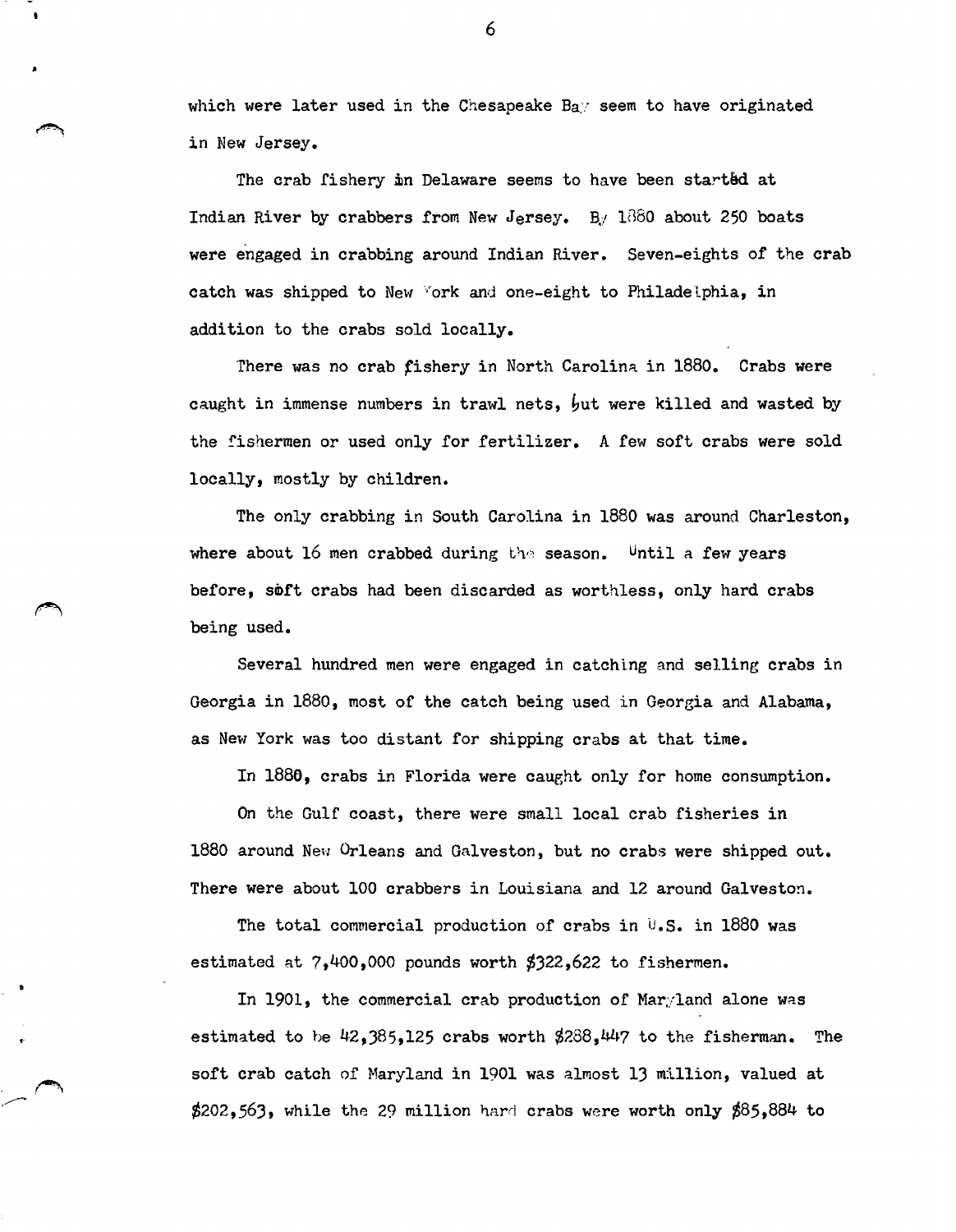the fishermen. There was no winter dredging for crabs by Maryland crabbers at that time, but some 67,000 hard crabs were caught in dredges while dredging for oysters. In Virginia commercial winter dredeing for crabs had been started before 1904 (acc. to Churchill  $(1919)$  sometime between 1900 and 1904).

#### Other Crabs of Commercial Importance in 1880.

\I Fiddler crabs - used as bait; in New England for tautog, in South Carolina for sheepshead. Are said to be sometimes used in making soup.

 $Oyster~crab$  (Pinnotheres ostreum) - As early as 1817 restaurants saved oyster crabs when opening oysters and served them separately as luxurious delicacies. In 1880 crabs from oysters open in Fulton Fish Market, N. Y. C., were sold fresh or pickled in glass jars, at high prices.

Rock crab (Cancer irroratus) considered very good eating in New England; the only place where they are specifically fished for is in Boston Harbor, but rock crabs and Jonah crabs (Cancer borealis) are caught for home consumption at many places along New England coast. Soft crabs of these species are seldom found and are not used. The total sales of these two crabs did not exceed  $$200$ in 1880.

Stone crab (Menippe mercenaria) ranges North Carolina to Texas. Must be pulled out of holes by hand. Some are caught on baited lines while fishing. It is used as food from Beaufort, N.C. to the Gulf coast of Florida. Stone crabs in N.C. average 10 ounces with some reaching a pound; in Georgia they were said to average a pound. About 12,000 pounds were sold for food (in U.S.) in 1880; value to fishermen